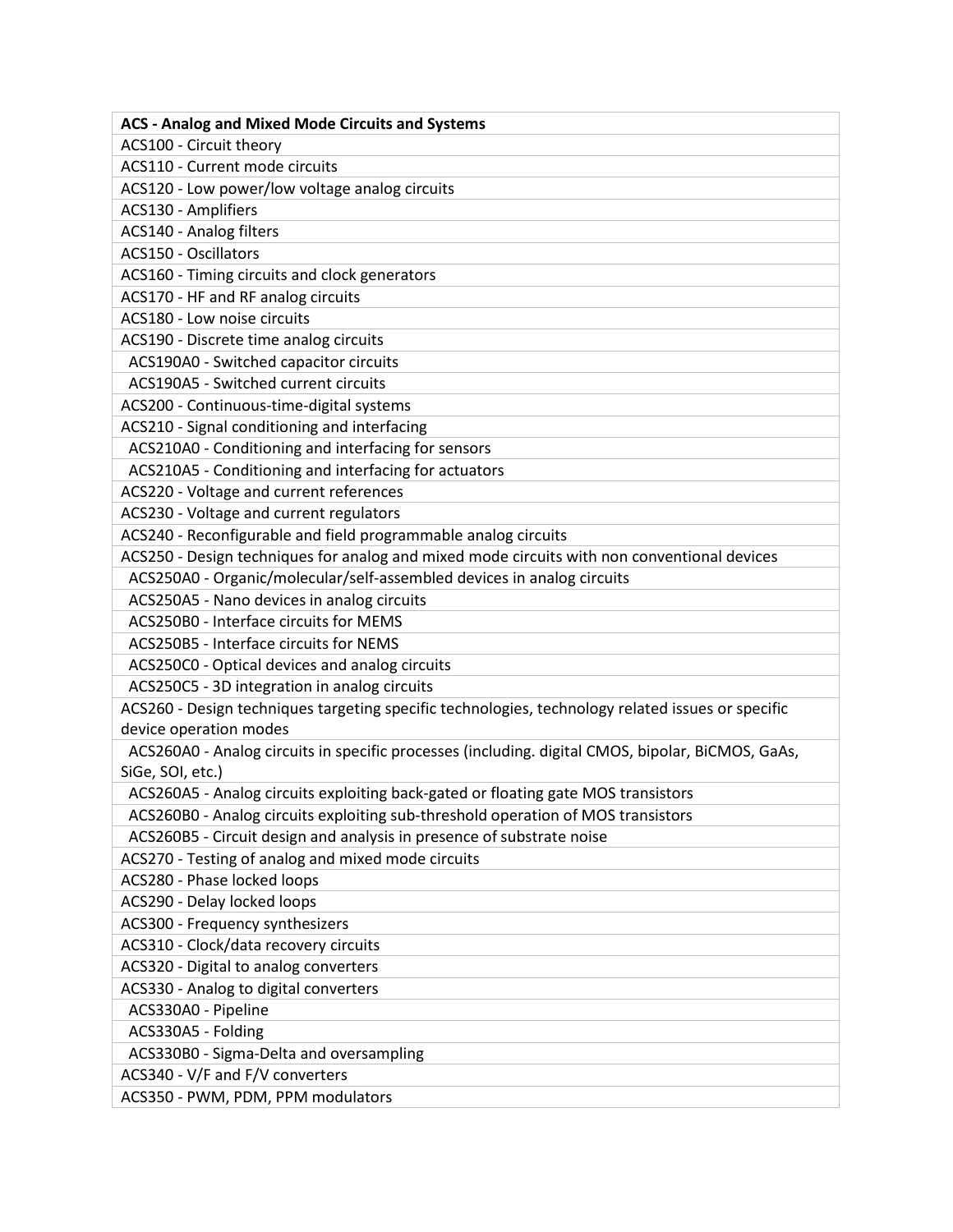| ACS360 - Mixers                                                                     |
|-------------------------------------------------------------------------------------|
| ACS370 - Multipliers and other function blocks                                      |
| ACS380 - Charge pumps                                                               |
| ACS390 - S/H, T/H, analog registers and memories                                    |
| ACS400 - Circuits and systems for biomedical applications, life science and biology |
| ACS400A0 - Circuits for Electronics/biology fusion                                  |
| ACS400A5 - Medical circuits and systems                                             |
| ACS400B0 - Circuits for wearable/implantable (bio)electronics                       |
| ACS400B5 - Neuromorphic circuits and systems                                        |
| ACS410 - Circuits for energy harvesting                                             |
| ACS420 - Fractional circuits and systems                                            |
| <b>CAD - Computer Aided Design and Electronic Design Automation</b>                 |
| CAD100 - Computer aided design and synthesis                                        |
| CAD100A0 - Computer aided system level design                                       |
| CAD100A5 - Computer aided high level synthesis                                      |
| CAD100B0 - Computer aided logic synthesis and optimization                          |
| CAD110 - Computer aided verification                                                |
| CAD110A0 - Computer aided physical verification                                     |
| CAD120 - Computer aided testing and validation                                      |
| CAD130 - Computer aided placement and routing                                       |
| CAD140 - Computer aided design of clock and power/ground distribution networks      |
| CAD150 - Computer aided interconnect analysis and optimization                      |
| CAD150A0 - Interconnect modeling in digital systems                                 |
| CAD150A5 - Interconnect optimization in digital systems                             |
| CAD150B0 - Signal integrity in digital systems                                      |
| CAD160 - Circuit simulation                                                         |
| CAD160A0 - Analog circuit simulation                                                |
| CAD160A5 - Digital circuit simulation                                               |
| CAD160B0 - Mixed mode circuit simulation                                            |
| CAD160B5 - Behavioural and multi-domain simulation                                  |
| CAD170 - Computer aided timing analysis                                             |
| CAD180 - Computer aided power analysis                                              |
| CAD190 - Computer aided reliability analysis                                        |
| CAD200 - Design for manufacturing                                                   |
| CAD210 - Chip-package co-design                                                     |
| CAD220 - Assisted analog modeling, synthesis and optimization                       |
| CAD230 - Device modeling                                                            |
| CAD240 - FPGA design tools and applications                                         |
| CAD250 - New, emerging or specialized design techniques                             |
| CAD260 - Network on chip                                                            |
| <b>COMM - Circuits and Systems for Communications</b>                               |
| COMM100 - Circuits and systems for coding in communication systems                  |
| COMM100A0 - Source coding                                                           |
| COMM100A5 - Channel coding                                                          |
| COMM110 - Modulation                                                                |
| COMM110A0 - Analog modulation schemes                                               |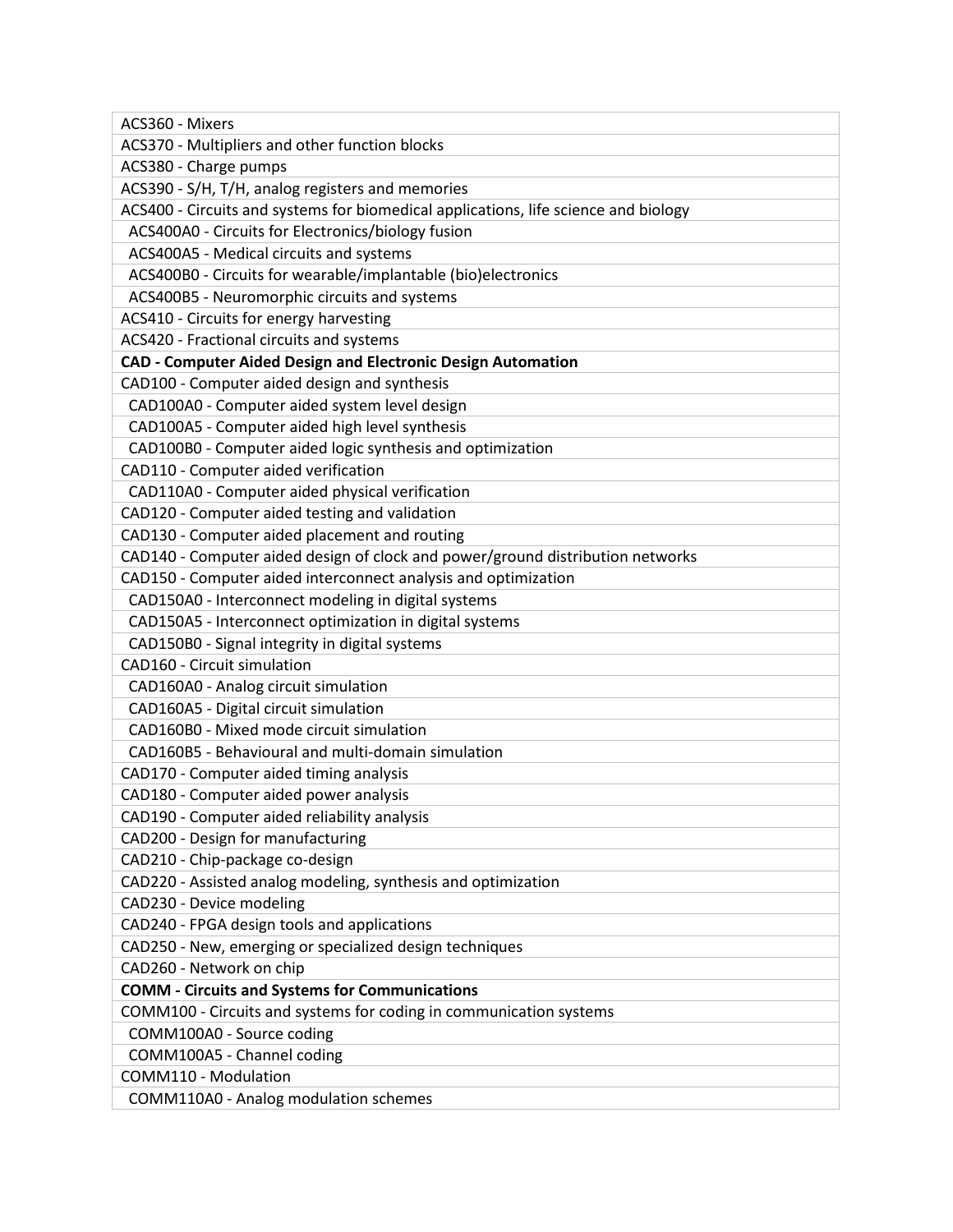| COMM110A5 - Digital modulation schemes                                  |
|-------------------------------------------------------------------------|
| COMM120 - Optimal receiver design                                       |
| COMM130 - Carrier and symbol synchronization                            |
| COMM140 - Circuits and systems for specific channels                    |
| COMM140A0 - Band limited channels                                       |
| COMM140A5 - Fading multipath channels                                   |
| COMM140B0 - Intersymbol interference channels                           |
| COMM140B5 - Signal design for specific channels                         |
| COMM150 - Multichannel and multicarrier systems                         |
| COMM150A0 - Multichannel digital communications                         |
| COMM150A5 - Multicarrier communication                                  |
| COMM160 - Multi-user communications                                     |
| COMM160A0 - Multiple access techniques                                  |
| COMM160A5 - CDMA (Code-Division Multiple Access)                        |
| COMM160B0 - Random access methods                                       |
| COMM180 - Diversity techniques, circuits and systems for communications |
| COMM190 - MIMO and multiple antenna systems                             |
| COMM200 - Wireless communication systems                                |
| COMM200A0 - Antenna design                                              |
| COMM200A5 - MAC (Medium Access Control)                                 |
| COMM210 - Optical communication systems                                 |
| COMM220 - Infrared-based Communication Systems                          |
| COMM230 - Networks                                                      |
| COMM230A0 - Routing                                                     |
| COMM230A5 - Protocols                                                   |
| COMM240 - Spread-spectrum communications                                |
| COMM240A0 - Direct sequence spread spectrum systems                     |
| COMM240A5 - Frequency-hopping spread spectrum systems                   |
| COMM250 - Ultra-Wideband (UWB) communications                           |
| COMM250A0 - Channel modeling and estimation                             |
| COMM250A5 - Impulse Radio                                               |
| COMM250B0 - Waveform design                                             |
| COMM250B5 - Interference and coexistence                                |
| COMM260 - Circuits and systems for software-defined radio               |
| COMM270 - Circuits and Systems for cognitive radio                      |
| <b>CTRL - Control Theory topics in Circuits and Systems</b>             |
| CTRL100 - Control theory                                                |
| CTRL100A0 - Adaptive control                                            |
| CTRL100A5 - Robust control                                              |
| CTRL100B0 - Fuzzy and neural control                                    |
| CTRL100B5 - Intelligent control                                         |
| CTRL110 - Networked control systems                                     |
| CTRL120 - Hybrid dynamical systems                                      |
| CTRL130 - Embedded control systems                                      |
| CTRL140 - Emerging control technologies                                 |
| <b>CTRL150 - Applications of control</b>                                |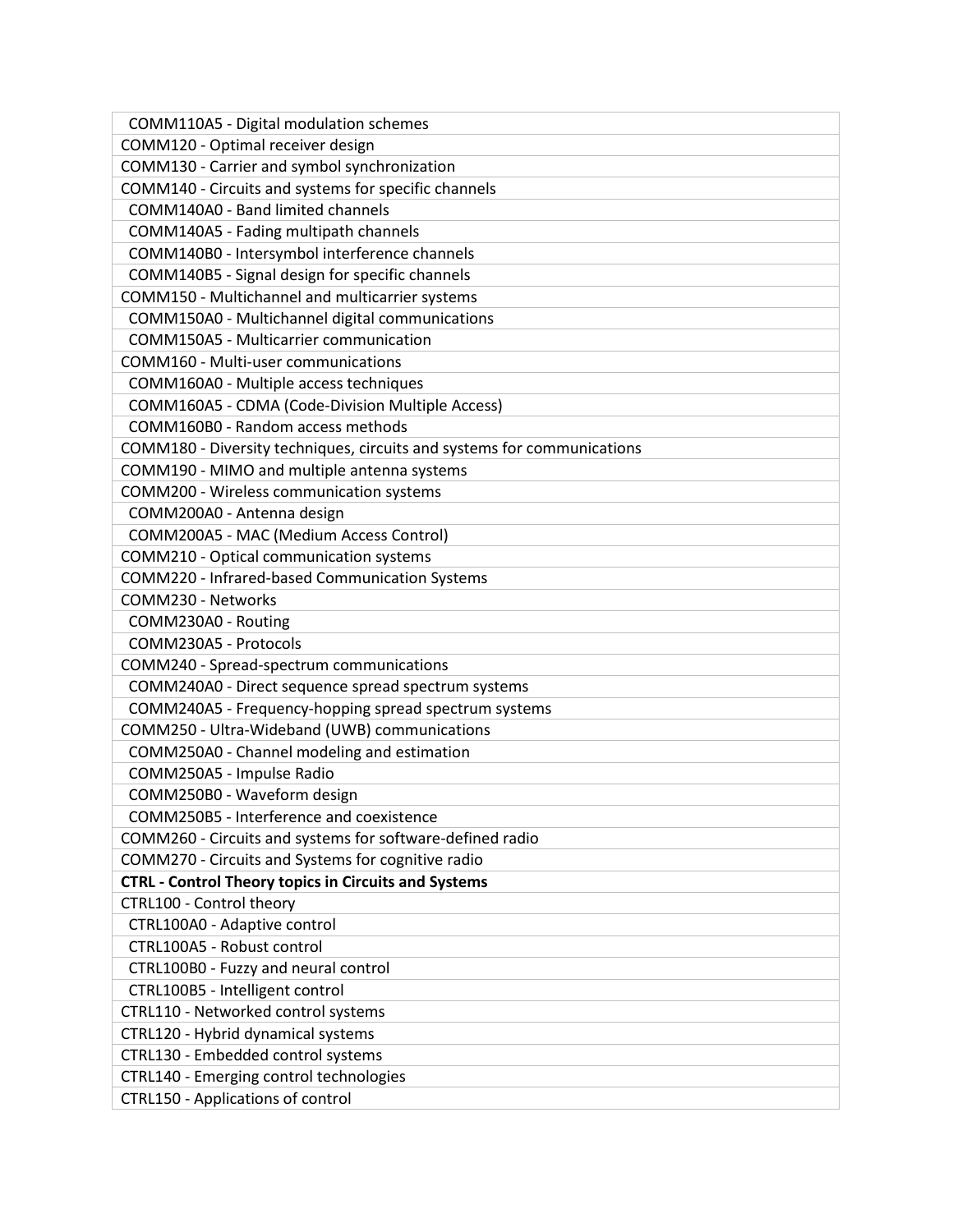| CTRL150A0 - Control of nonlinear systems                                  |
|---------------------------------------------------------------------------|
| CTRL150A5 - Control of electrical networks                                |
| CTRL150B0 - Control of networked systems                                  |
| CTRL150B5 - Control of biological and biomedical systems                  |
| CTRL160 - Control of complex systems                                      |
| CTRL170 - System identification                                           |
| <b>Digital Circuits and Systems (and VLSI)</b>                            |
| DCS100 - Arithmetic circuits and systems                                  |
| DCS100A0 - Adders                                                         |
| DCS100A5 - Arithmetic architectures                                       |
| DCS100B0 - Arithmetic circuits and systems                                |
| DCS100B5 - Logarithm and residue arithmetic circuits and systems          |
| DCS100C0 - Multipliers                                                    |
| DCS110 - Digital ASICs                                                    |
| DCS120 - Digital circuits and systems for cryptography                    |
| DCS120A0 - Cryptography circuits                                          |
| DCS120A5 - Cryptography architectures                                     |
| DCS120B0 - Cryptography hardware and implementation                       |
| DCS130 - Digital circuits techniques and building blocks                  |
| DCS130A0 - Deep submicron digital circuits                                |
| DCS130A5 - Digital circuit modeling                                       |
| DCS130B0 - Digital circuit design                                         |
| DCS130B5 - Flip-flops                                                     |
| DCS130C0 - High-speed digital circuits                                    |
| DCS130C5 - Low voltage and ultra low voltage digital circuits             |
| DCS140 - Embedded digital systems                                         |
| DCS150 - Digital I/O circuits                                             |
| DCS160 - Low power digital systems                                        |
| DCS160A0 - Low power design                                               |
| DCS160A5 - Low power architectures                                        |
| DCS170 - Memory circuits and design                                       |
| DCS180 - Processors                                                       |
| DCS190 - Reconfigurable and field programmable digital circuits           |
| DCS190A0 - FPGAs                                                          |
| DCS200 - Reliability in digital systems                                   |
| DCS210 - Systems on chip                                                  |
| DCS220 - Testing of digital circuits                                      |
| DCS220A0 - Fault detection in digital circuits                            |
| DCS220A5 - Fault tolerance in digital circuits                            |
| DCS220B0 - Design for testability of digital circuits                     |
| DCS230 - Digital VLSI                                                     |
| DCS230A0 - Digital hardware implementations for multimedia                |
| DCS230A5 - Scheduling and allocation in digital systems                   |
| DCS230B0 - VLSI digital circuits, designs and implementations             |
| DCS230B5 - VLSI digital systems                                           |
| DCS240 - Digital design and architectures targeting specific technologies |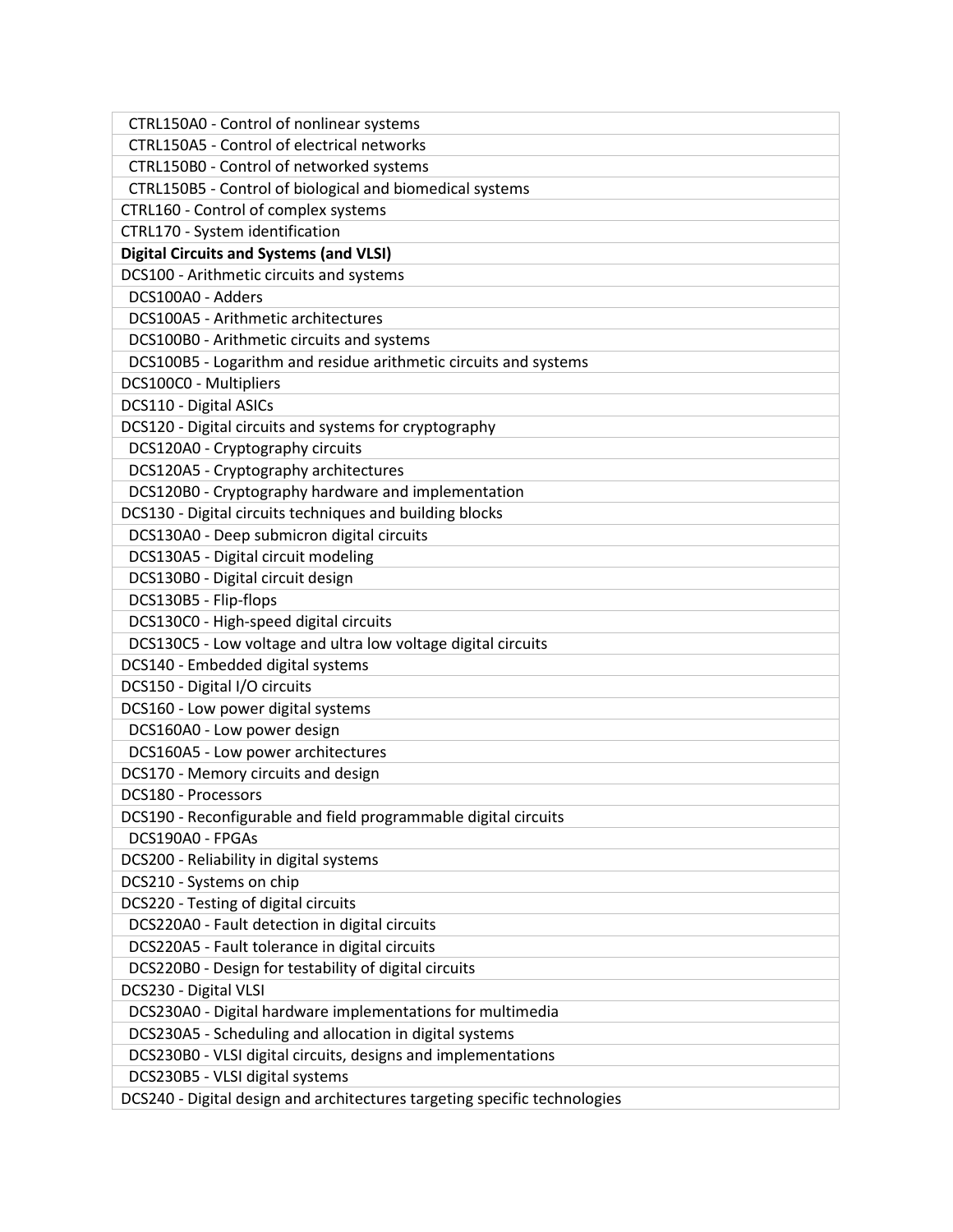| <b>NOLIN - Nonlinear Circuits and Systems</b>                                     |
|-----------------------------------------------------------------------------------|
| NOLIN100 - Analysis/modeling/simulation of nonlinear networks                     |
| NOLIN100A0 - Stability analysis                                                   |
| NOLIN110 - Oscillator analysis                                                    |
| NOLIN120 - Externally linear internally nonlinear networks                        |
| NOLIN130 - Translinear circuits                                                   |
| NOLIN140 - Implementation of nonlinear primitives                                 |
| NOLIN150 - Circuits and systems for nonlinear control                             |
| NOLIN160 - Random number generators                                               |
| NOLIN170 - Chaotic circuits and systems                                           |
| NOLIN170A0 - Discrete time chaotic systems                                        |
| NOLIN170A5 - Continuous time chaotic systems                                      |
| NOLIN170B0 - Statistical approach to the analysis of chaotic circuits and systems |
| NOLIN170B5 - Bifurcation analysis                                                 |
| NOLIN170C0 - Engineering applications of chaotic circuits                         |
| NOLIN170C5 - Syncronization of chaotic systems                                    |
| NOLIN180 - Neural networks                                                        |
| NOLIN180A0 - Biomorphic neural networks                                           |
| NOLIN190 - CNNs                                                                   |
| NOLIN190A0 - Biomorphic CNNs                                                      |
| NOLIN200 - Circuits and systems for fuzzy computing                               |
| <b>POW - Power Systems and Electronic Circuits</b>                                |
| POW100 - Power electronic circuits                                                |
| POW100A0 - Rectifiers (incl. line frequency diode rectifiers)                     |
| POW100A5 - Power converters                                                       |
| POW100B0 - Resonant Circuits                                                      |
| POW110 - DC switching mode power supplies                                         |
| POW120 - AC-DC, DC-AC converters and modeling                                     |
| POW120A0 - Control circuits                                                       |
| POW120A5 - Averaged models                                                        |
| POW130 - Integrated power converters and charge pumps                             |
| POW130A0 - PC-board design technology and circuits                                |
|                                                                                   |
| POW130A5 - VLSI technology and circuits                                           |
| POW130B0 - Heat dissipation                                                       |
| POW130B5 - System configuration and actuation                                     |
| POW140 - Application circuits                                                     |
| POW150 - Practical design considerations                                          |
| POW150A0 - Snubber circuits                                                       |
| POW150A5 - Gate and base drive circuits                                           |
| POW150B0 - Magnetic components                                                    |
| POW160 - Power analysis tools and techniques                                      |
| POW160A0 - Power flow analysis                                                    |
| POW160A5 - Unbalanced system analysis                                             |
| POW160B0 - System protection analysis                                             |
| POW160B5 - State estimation analysis                                              |